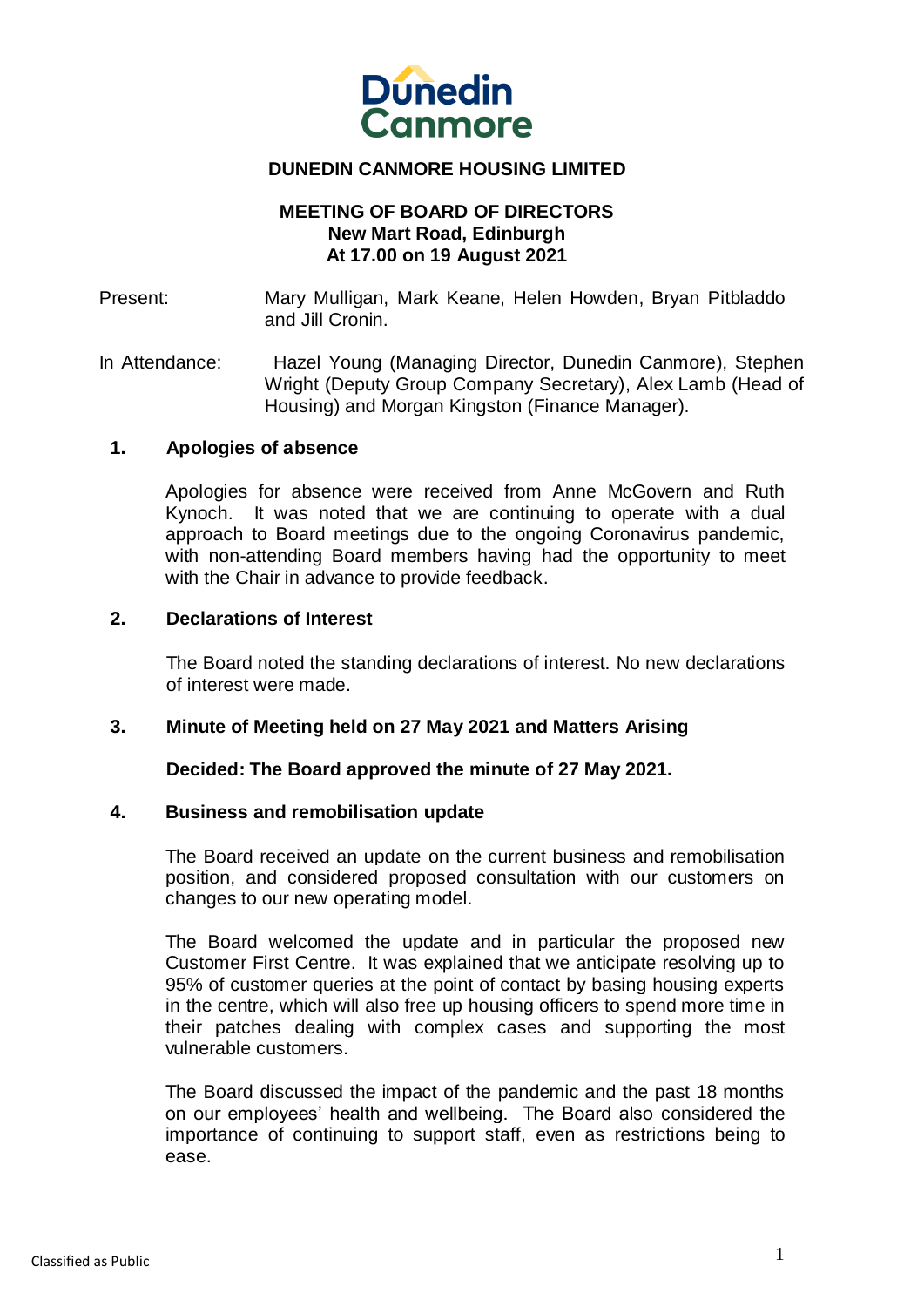# **Decided: The Board**

# **1) Noted the progress made towards fully remobilising services across the business; and**

# **2) Approved consultation with our customers for the new blended operating model.**

#### **5. Stronger Voices, Stronger Communities**

The Board received an update on the implementation of the engagement framework, which supports the ambition in our strategy to transform our engagement approach and shift the balance of power towards customers.

The Board welcomed the report and in particular the neighbourhood walkabouts with customers which would allow them to identify any issues and improvements which can either be resolved or taken forward in an improvement programme.

The Board also discussed the proposed repairs focus groups and the proposed development of the MyCommunity app, noting that this would sit well alongside a repairs app.

# **Decided: The Board noted the programme of planned and completed engagement activity to date in 2021/22.**

# **6. Anti-Social Behaviour Framework 2021-2026**

The Board received a report our new Group Anti-Social Behaviour Framework which supports the ambition in *YourHome, Your Community, Your Future* to create calm and peaceful communities where people are proud to live. The Board considered the framework, the role of the Community Improvement Partnership Team and how we were able to support our tenants and communities.

# **Decided: The Board adopted the Group Anti-Social Behaviour Framework.**

#### **7. a) 2020/21 Financial Statements**

The Board received the 2020/21 financial statements which had been reviewed by the Wheatley Group Audit Committee and recommended for approval at its meeting on 4 August 2021.

The Board scrutinised the financial statements and noted the unqualified opinion from our external auditors, KPMG. In approving the financial statements, the Board agreed that these would be reviewed for consistency of terminology, to capture all intra-group directorships and reflect the business planning approval process.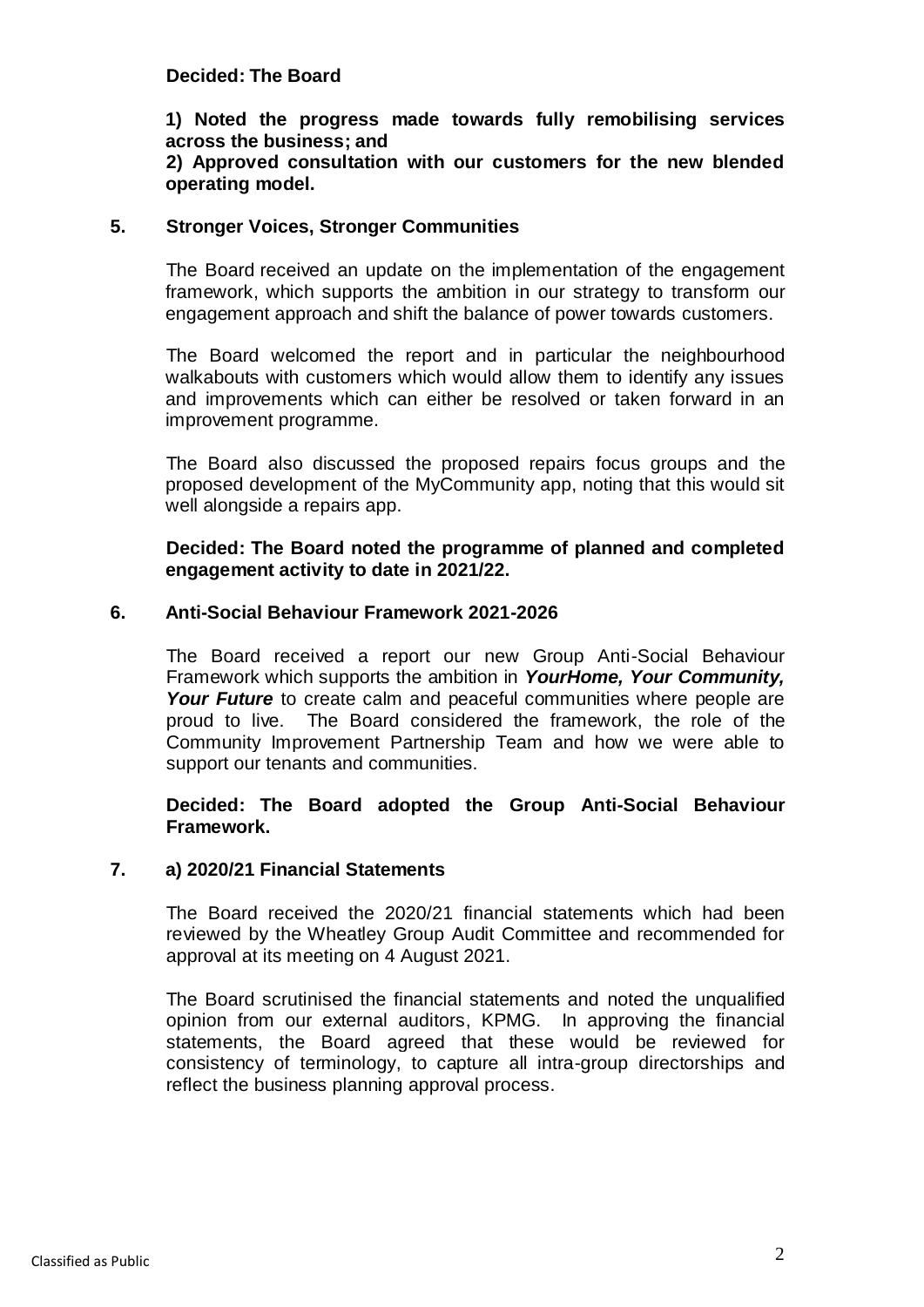#### **Decided: The Board**

- **1) Approved the 2020/21 financial statements;**
- **2) Confirmed the preparation of the financial statements using the going concern basis;**
- **3) Delegated authority to the Chair and Group Director of Finance to approve any non-material changes to the accounts; and**
- **4) Approved the letter of representation from the auditors, and noted the related letter of comfort from the Chief Executive.**

# **b) Internal Audit Report and Opinion 2020/21**

The Board received a report on the Internal Audit Report and Opinion for 2020/21; results of the assurance work completed in quarter 4 of 2020/21; and the rolling 3-month Internal Audit Plan for 2021/22.

The Board considered the report and noted the internal audit opinion and that, based on the Group-wide work undertaken in 2020/21 a substantial level of assurance could be given that there was a sound system of internal control, designed to support achievement of relevant organisational objectives. The Board noted that some weaknesses in the design and or consistent application of controls existed but that management had agreed to improvements which would be monitored through the Group Audit Committee.

# **Decided: The Board noted the contents of the report.**

#### **8. Finance report**

The Board was provided with an overview of the management accounts for the period to 30 June 2021 including the latest forecast for 2021/22; and an update on the SHAPS pension valuation at 30 September 2020.

The Board discussed financial performance in relation to new build development and noted that a new build update would be presented at the November meeting.

#### **Decided: The Board**

- **1) Noted the management accounts for the year period to 30 June 2021 at Appendix 1; and**
- **2) Noted the SHAPS pension update.**

#### **9. Delivery Plan 2021-22 Quarter 1**

The Board received an update on our performance measures and projects in the performance framework and strategy for the first quarter. The Board scrutinised performance and the results for the period.

#### **Decided: The Board noted the report.**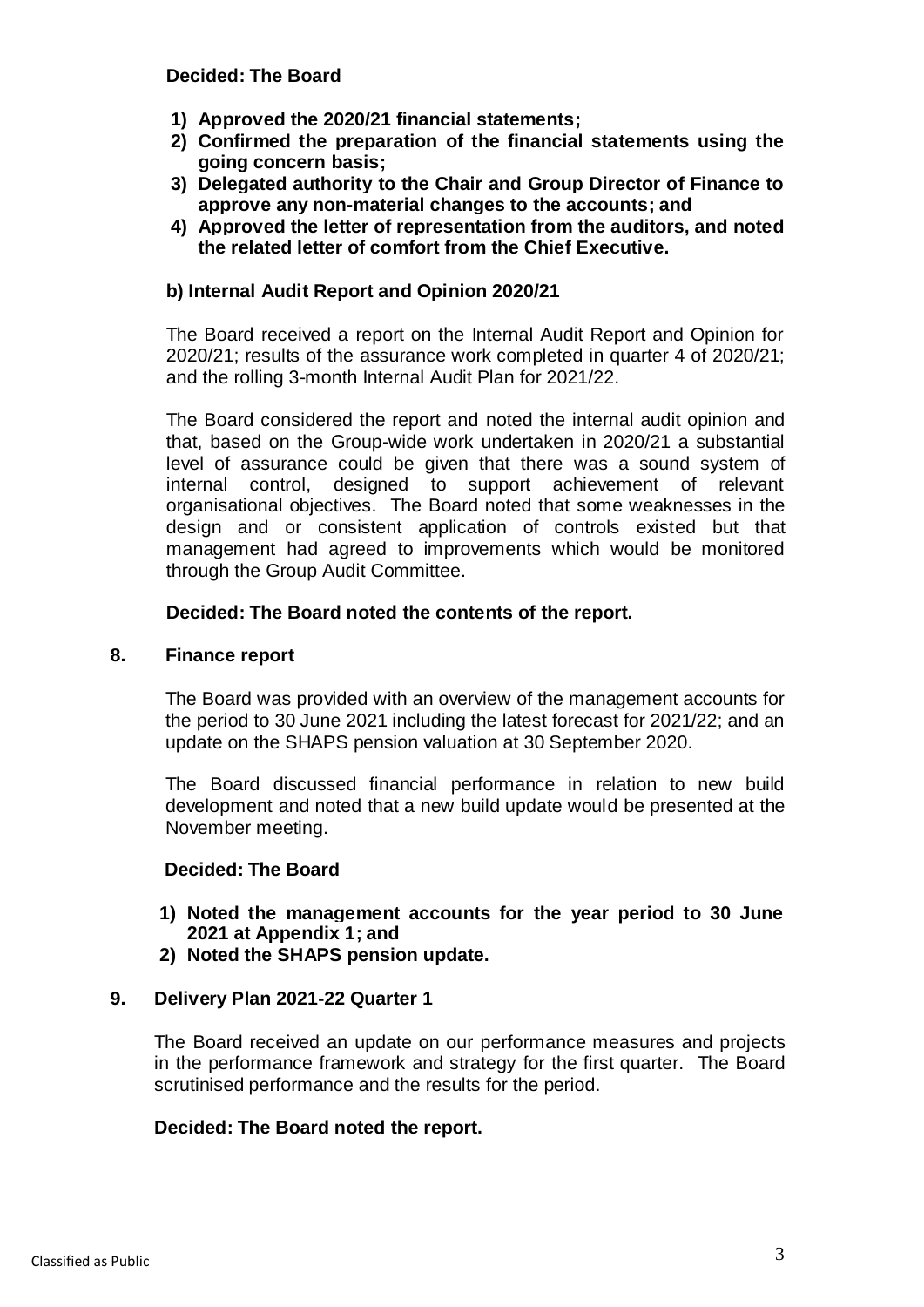# **10. Governance update**

The Board received a report on the: Annual General Meeting arrangement; the Secretary's Report under the Rules; succession planning and board appraisals; and meeting calendar for 2022.

# **Decided: The Board**

**1) Instructed the Secretary to call the Annual General Meeting for 23 September 2021;**

**2) Agreed to reschedule the November meeting to Thursday 11th November;**

**3) Noted the Secretary's report under Rule 68;**

**4) Noted the Board's appraisal feedback;**

**5) Approved the updated Board 3-year succession plan;**

**6) Noted the appointment of Mary Mulligan as Chair and Wheatley Appointee;**

**7) Recommended Mark Keane, Ruth Kynoch and Jane Menzies for reappointment;**

**8) Noted the schedule of meetings for 2022; and**

**9) Approved the new membership application.**

# **11. AOCB**

There was no other competent business.

**I certify that the above minute has been approved as a true and accurate reflection of the proceedings.**

Signed:

 **Chair**